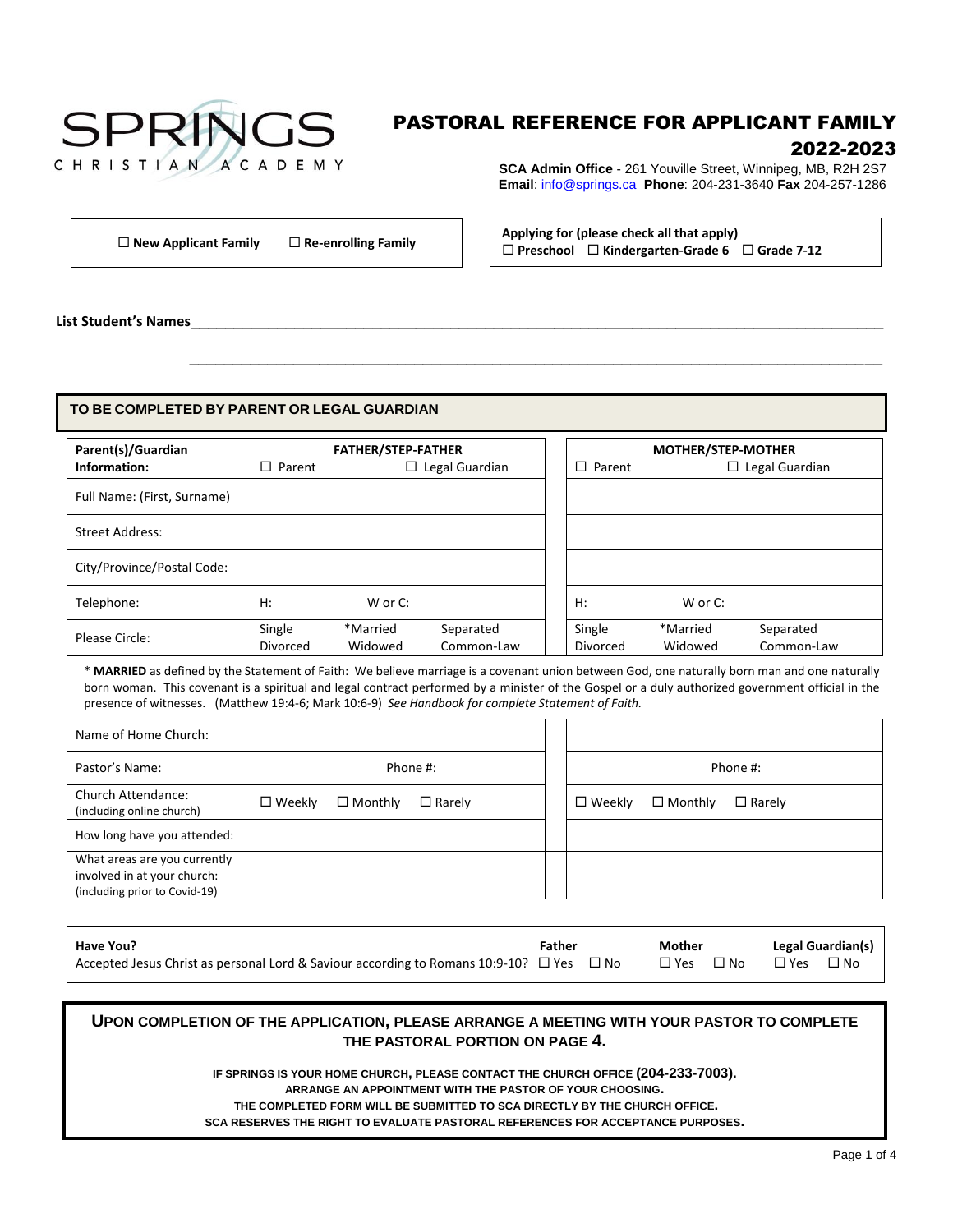#### **TO BE COMPLETED BY STUDENTS – YOUNGER CHILDREN MAY NEED PARENTAL HELP**

*These questions are to help your pastor to know your child better as they complete your reference. These answers don't necessarily impact entrance to Springs Christian Academy.*

### **Preschoolers are not required to answer any questions.**

**Kindergarten to Grade 6**

- 1. List 5 words that remind you of God.
- 2. Share something that God has done for you lately.

#### **Grade 7 – 12 Students**

- 1. Please tell how and when you came to know Jesus as your personal Lord and Saviour.
- 2. The Bible tells us that we are to ask God for "Our Daily Bread" and that "God's mercies are new every morning". How often do you have devotions? Please share something that God has done for you.
- 3. Most churches have places you can volunteer, do you volunteer in your home church, school or community. If so, where and how often?

| TO BE COMPLETED BY STUDENT                 | <b>STUDENT NAME:</b>                                                                   | <b>GRADE ENTERING:</b>           | $AGE$ :       |
|--------------------------------------------|----------------------------------------------------------------------------------------|----------------------------------|---------------|
|                                            | Have you accepted Jesus Christ as personal Lord & Saviour according to Romans 10:9-10? | $\Box$ Yes                       | □ No          |
| My personal devotion life is               |                                                                                        | $\square$ Weekly<br>$\Box$ Daily | $\Box$ Rarely |
| I attend a kids or youth group/Bible study |                                                                                        | $\square$ Weekly<br>$\Box$ Dailv | $\Box$ Rarely |

\_\_\_\_\_\_\_\_\_\_\_\_\_\_\_\_\_\_\_\_\_\_\_\_\_\_\_\_\_\_\_\_\_\_\_\_\_\_\_\_\_\_\_\_\_\_\_\_\_\_\_\_\_\_\_\_\_\_\_\_\_\_\_\_\_\_\_\_\_\_\_\_\_\_\_\_\_\_\_\_\_\_\_\_\_\_\_\_\_\_\_\_\_\_\_\_\_\_\_\_\_\_\_\_\_\_\_\_\_\_\_\_\_\_\_\_\_\_\_\_\_\_\_\_\_\_\_\_\_\_  $\bot$  , and the set of the set of the set of the set of the set of the set of the set of the set of the set of the set of the set of the set of the set of the set of the set of the set of the set of the set of the set of t \_\_\_\_\_\_\_\_\_\_\_\_\_\_\_\_\_\_\_\_\_\_\_\_\_\_\_\_\_\_\_\_\_\_\_\_\_\_\_\_\_\_\_\_\_\_\_\_\_\_\_\_\_\_\_\_\_\_\_\_\_\_\_\_\_\_\_\_\_\_\_\_\_\_\_\_\_\_\_\_\_\_\_\_\_\_\_\_\_\_\_\_\_\_\_\_\_\_\_\_\_\_\_\_\_\_\_\_\_\_\_\_\_\_\_\_\_\_\_\_\_\_\_\_\_\_\_\_\_\_ \_\_\_\_\_\_\_\_\_\_\_\_\_\_\_\_\_\_\_\_\_\_\_\_\_\_\_\_\_\_\_\_\_\_\_\_\_\_\_\_\_\_\_\_\_\_\_\_\_\_\_\_\_\_\_\_\_\_\_\_\_\_\_\_\_\_\_\_\_\_\_\_\_\_\_\_\_\_\_\_\_\_\_\_\_\_\_\_\_\_\_\_\_\_\_\_\_\_\_\_\_\_\_\_\_\_\_\_\_\_\_\_\_\_\_\_\_\_\_\_\_\_\_\_\_\_\_\_\_\_ \_\_\_\_\_\_\_\_\_\_\_\_\_\_\_\_\_\_\_\_\_\_\_\_\_\_\_\_\_\_\_\_\_\_\_\_\_\_\_\_\_\_\_\_\_\_\_\_\_\_\_\_\_\_\_\_\_\_\_\_\_\_\_\_\_\_\_\_\_\_\_\_\_\_\_\_\_\_\_\_\_\_\_\_\_\_\_\_\_\_\_\_\_\_\_\_\_\_\_\_\_\_\_\_\_\_\_\_\_\_\_\_\_\_\_\_\_\_\_\_\_\_\_\_\_\_\_\_\_\_ \_\_\_\_\_\_\_\_\_\_\_\_\_\_\_\_\_\_\_\_\_\_\_\_\_\_\_\_\_\_\_\_\_\_\_\_\_\_\_\_\_\_\_\_\_\_\_\_\_\_\_\_\_\_\_\_\_\_\_\_\_\_\_\_\_\_\_\_\_\_\_\_\_\_\_\_\_\_\_\_\_\_\_\_\_\_\_\_\_\_\_\_\_\_\_\_\_\_\_\_\_\_\_\_\_\_\_\_\_\_\_\_\_\_\_\_\_\_\_\_\_\_\_\_\_\_\_\_\_\_ \_\_\_\_\_\_\_\_\_\_\_\_\_\_\_\_\_\_\_\_\_\_\_\_\_\_\_\_\_\_\_\_\_\_\_\_\_\_\_\_\_\_\_\_\_\_\_\_\_\_\_\_\_\_\_\_\_\_\_\_\_\_\_\_\_\_\_\_\_\_\_\_\_\_\_\_\_\_\_\_\_\_\_\_\_\_\_\_\_\_\_\_\_\_\_\_\_\_\_\_\_\_\_\_\_\_\_\_\_\_\_\_\_\_\_\_\_\_\_\_\_\_\_\_\_\_\_\_\_\_ \_\_\_\_\_\_\_\_\_\_\_\_\_\_\_\_\_\_\_\_\_\_\_\_\_\_\_\_\_\_\_\_\_\_\_\_\_\_\_\_\_\_\_\_\_\_\_\_\_\_\_\_\_\_\_\_\_\_\_\_\_\_\_\_\_\_\_\_\_\_\_\_\_\_\_\_\_\_\_\_\_\_\_\_\_\_\_\_\_\_\_\_\_\_\_\_\_\_\_\_\_\_\_\_\_\_\_\_\_\_\_\_\_\_\_\_\_\_\_\_\_\_\_\_\_\_\_\_\_\_ \_\_\_\_\_\_\_\_\_\_\_\_\_\_\_\_\_\_\_\_\_\_\_\_\_\_\_\_\_\_\_\_\_\_\_\_\_\_\_\_\_\_\_\_\_\_\_\_\_\_\_\_\_\_\_\_\_\_\_\_\_\_\_\_\_\_\_\_\_\_\_\_\_\_\_\_\_\_\_\_\_\_\_\_\_\_\_\_\_\_\_\_\_\_\_\_\_\_\_\_\_\_\_\_\_\_\_\_\_\_\_\_\_\_\_\_\_\_\_\_\_\_\_\_\_\_\_\_\_\_

| TO BE COMPLETED BY STUDENT                                                             | <b>STUDENT NAME:</b> | <b>GRADE ENTERING:</b> | $AGE$ :       |
|----------------------------------------------------------------------------------------|----------------------|------------------------|---------------|
| Have you accepted Jesus Christ as personal Lord & Saviour according to Romans 10:9-10? | $\Box$ Yes           | $\Box$ No              |               |
| My personal devotion life is                                                           | $\Box$ Daily         | $\square$ Weekly       | $\Box$ Rarely |
| I attend a kids or youth group/Bible study                                             | $\square$ Daily      | $\square$ Weekly       | $\Box$ Rarely |

\_\_\_\_\_\_\_\_\_\_\_\_\_\_\_\_\_\_\_\_\_\_\_\_\_\_\_\_\_\_\_\_\_\_\_\_\_\_\_\_\_\_\_\_\_\_\_\_\_\_\_\_\_\_\_\_\_\_\_\_\_\_\_\_\_\_\_\_\_\_\_\_\_\_\_\_\_\_\_\_\_\_\_\_\_\_\_\_\_\_\_\_\_\_\_\_\_\_\_\_\_\_\_\_\_\_\_\_\_\_\_\_\_\_\_\_\_\_\_\_\_\_\_\_\_\_\_\_\_\_ \_\_\_\_\_\_\_\_\_\_\_\_\_\_\_\_\_\_\_\_\_\_\_\_\_\_\_\_\_\_\_\_\_\_\_\_\_\_\_\_\_\_\_\_\_\_\_\_\_\_\_\_\_\_\_\_\_\_\_\_\_\_\_\_\_\_\_\_\_\_\_\_\_\_\_\_\_\_\_\_\_\_\_\_\_\_\_\_\_\_\_\_\_\_\_\_\_\_\_\_\_\_\_\_\_\_\_\_\_\_\_\_\_\_\_\_\_\_\_\_\_\_\_\_\_\_\_\_\_\_ \_\_\_\_\_\_\_\_\_\_\_\_\_\_\_\_\_\_\_\_\_\_\_\_\_\_\_\_\_\_\_\_\_\_\_\_\_\_\_\_\_\_\_\_\_\_\_\_\_\_\_\_\_\_\_\_\_\_\_\_\_\_\_\_\_\_\_\_\_\_\_\_\_\_\_\_\_\_\_\_\_\_\_\_\_\_\_\_\_\_\_\_\_\_\_\_\_\_\_\_\_\_\_\_\_\_\_\_\_\_\_\_\_\_\_\_\_\_\_\_\_\_\_\_\_\_\_\_\_\_ \_\_\_\_\_\_\_\_\_\_\_\_\_\_\_\_\_\_\_\_\_\_\_\_\_\_\_\_\_\_\_\_\_\_\_\_\_\_\_\_\_\_\_\_\_\_\_\_\_\_\_\_\_\_\_\_\_\_\_\_\_\_\_\_\_\_\_\_\_\_\_\_\_\_\_\_\_\_\_\_\_\_\_\_\_\_\_\_\_\_\_\_\_\_\_\_\_\_\_\_\_\_\_\_\_\_\_\_\_\_\_\_\_\_\_\_\_\_\_\_\_\_\_\_\_\_\_\_\_\_ \_\_\_\_\_\_\_\_\_\_\_\_\_\_\_\_\_\_\_\_\_\_\_\_\_\_\_\_\_\_\_\_\_\_\_\_\_\_\_\_\_\_\_\_\_\_\_\_\_\_\_\_\_\_\_\_\_\_\_\_\_\_\_\_\_\_\_\_\_\_\_\_\_\_\_\_\_\_\_\_\_\_\_\_\_\_\_\_\_\_\_\_\_\_\_\_\_\_\_\_\_\_\_\_\_\_\_\_\_\_\_\_\_\_\_\_\_\_\_\_\_\_\_\_\_\_\_\_\_\_ \_\_\_\_\_\_\_\_\_\_\_\_\_\_\_\_\_\_\_\_\_\_\_\_\_\_\_\_\_\_\_\_\_\_\_\_\_\_\_\_\_\_\_\_\_\_\_\_\_\_\_\_\_\_\_\_\_\_\_\_\_\_\_\_\_\_\_\_\_\_\_\_\_\_\_\_\_\_\_\_\_\_\_\_\_\_\_\_\_\_\_\_\_\_\_\_\_\_\_\_\_\_\_\_\_\_\_\_\_\_\_\_\_\_\_\_\_\_\_\_\_\_\_\_\_\_\_\_\_\_ \_\_\_\_\_\_\_\_\_\_\_\_\_\_\_\_\_\_\_\_\_\_\_\_\_\_\_\_\_\_\_\_\_\_\_\_\_\_\_\_\_\_\_\_\_\_\_\_\_\_\_\_\_\_\_\_\_\_\_\_\_\_\_\_\_\_\_\_\_\_\_\_\_\_\_\_\_\_\_\_\_\_\_\_\_\_\_\_\_\_\_\_\_\_\_\_\_\_\_\_\_\_\_\_\_\_\_\_\_\_\_\_\_\_\_\_\_\_\_\_\_\_\_\_\_\_\_\_\_\_ \_\_\_\_\_\_\_\_\_\_\_\_\_\_\_\_\_\_\_\_\_\_\_\_\_\_\_\_\_\_\_\_\_\_\_\_\_\_\_\_\_\_\_\_\_\_\_\_\_\_\_\_\_\_\_\_\_\_\_\_\_\_\_\_\_\_\_\_\_\_\_\_\_\_\_\_\_\_\_\_\_\_\_\_\_\_\_\_\_\_\_\_\_\_\_\_\_\_\_\_\_\_\_\_\_\_\_\_\_\_\_\_\_\_\_\_\_\_\_\_\_\_\_\_\_\_\_\_\_\_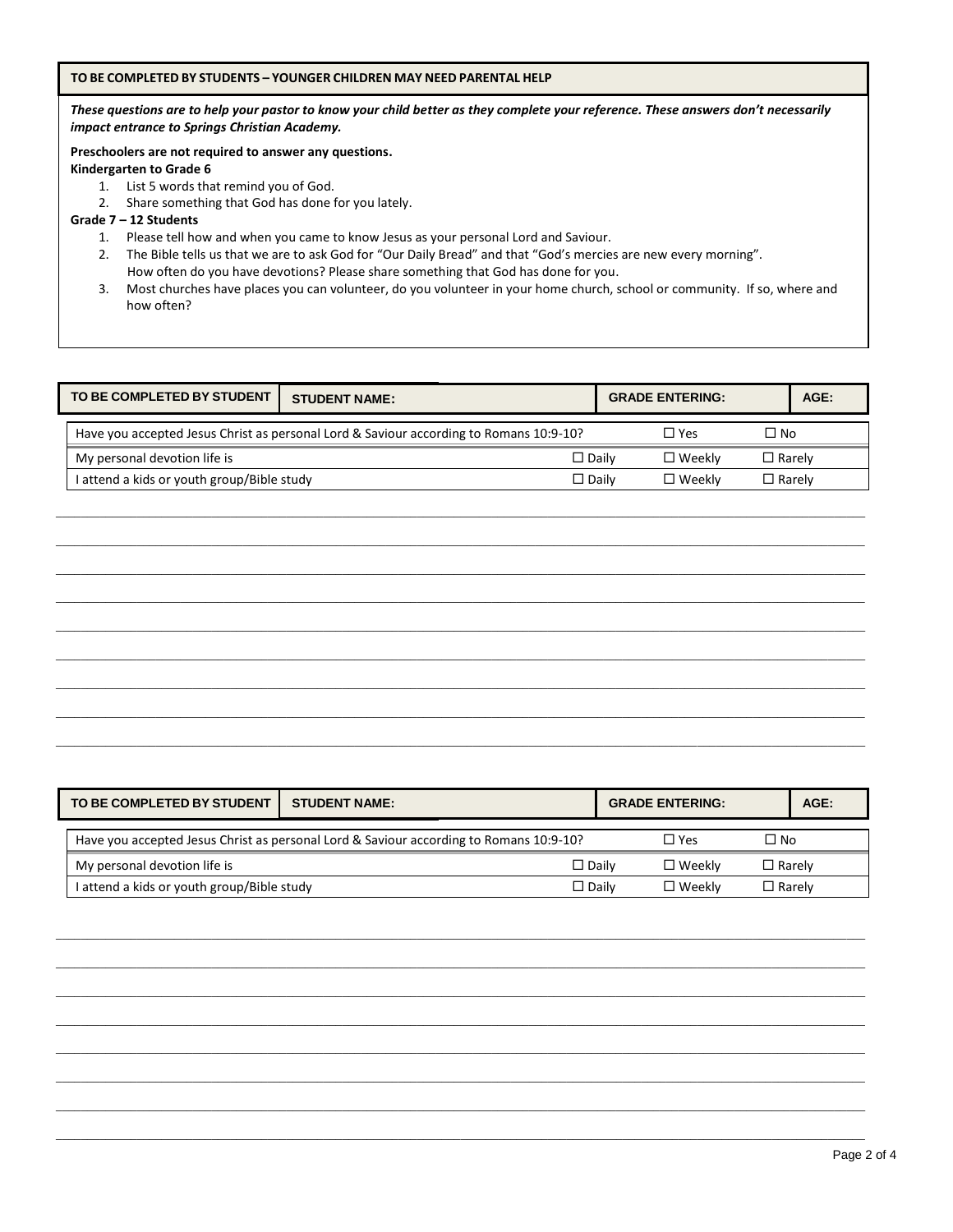| TO BE COMPLETED BY STUDENT                      | <b>STUDENT NAME:</b>                                                                   | <b>GRADE ENTERING:</b> | $AGE$ :       |
|-------------------------------------------------|----------------------------------------------------------------------------------------|------------------------|---------------|
|                                                 | Have you accepted Jesus Christ as personal Lord & Saviour according to Romans 10:9-10? | $\square$ Yes          | $\Box$ No     |
| My personal devotion life is<br>$\square$ Dailv |                                                                                        | $\square$ Weekly       | $\Box$ Rarelv |
| I attend a kids or youth group/Bible study      | $\Box$ Dailv                                                                           | $\Box$ Weekly          | l Rarelv      |

| TO BE COMPLETED BY STUDENT                                                                                        | <b>STUDENT NAME:</b> | <b>GRADE ENTERING:</b> | AGE:          |  |
|-------------------------------------------------------------------------------------------------------------------|----------------------|------------------------|---------------|--|
| $\Box$ No<br>Have you accepted Jesus Christ as personal Lord & Saviour according to Romans 10:9-10?<br>$\Box$ Yes |                      |                        |               |  |
| My personal devotion life is<br>$\square$ Dailv                                                                   |                      | $\square$ Weekly       | $\Box$ Rarely |  |
| I attend a kids or youth group/Bible study                                                                        | $\Box$ Dailv         | $\square$ Weekly       | $\Box$ Rarely |  |